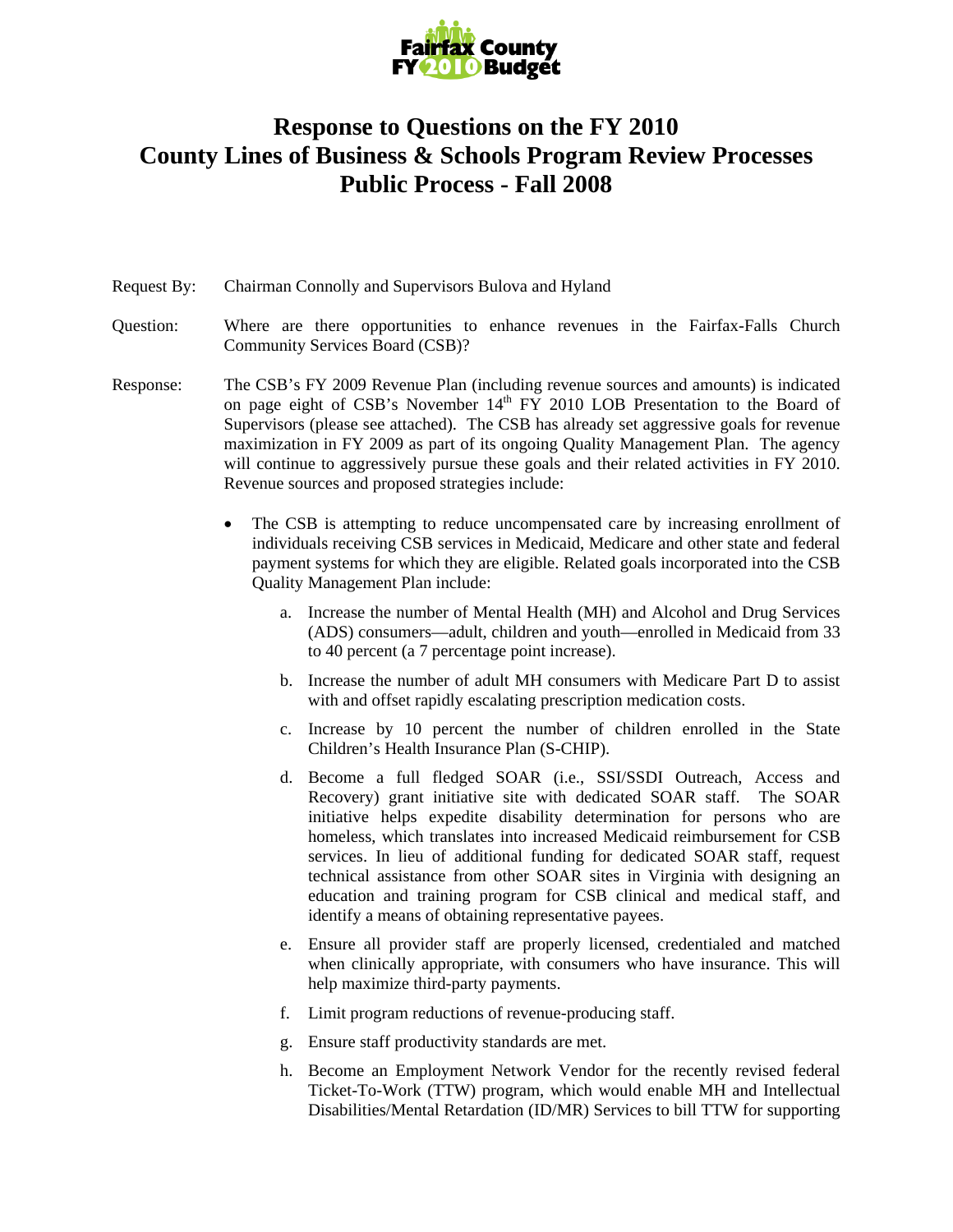eligible consumers in the achievement of milestones related to securing and maintaining employment.

- i. Expand Medicaid billing into a new option for MH Support Services that are pre-vocational in nature and focus on assisting MH consumers with items such as social skills in the work place and preparation for employment (e.g., hygiene and dress issues, workplace communications, etc.).
- The CSB is enhancing internal corporate compliance efforts to maximize revenues received for County participation in activities related to the Medicaid and Deficit Reduction Act (DRA) and the Comprehensive Services Act (CSA) requirements. Related goals incorporated into the CSB Quality Management Plan include:
	- a. Ensure proper documentation for billing Medicaid fee-for-service, as measured and evidenced by obtaining prior authorization for treatment from the Department of Medicaid Assistance Services (DMAS) within five visits 100 percent of the time.
	- b. Develop and implement an enhanced agency-wide comprehensive medical record audit program to ensure compliance with various regulations, Medicaid and other third-party payer requirements.
	- c. Ensure proper documentation for CSA reimbursement 100 percent of the time.
- The CSB reviews fees and subsidy-related procedures annually with the goal of reducing uncompensated care. A target has been set to assure annual financial reviews for adult consumers and/or parents/guardians are completed 100 percent of the time.
- Valid estimates of increased revenues from these efforts for FY 2010 are difficult to project, particularly because clinical and administrative staff required to generate these collections will be affected either directly or indirectly by the proposed reduction options.